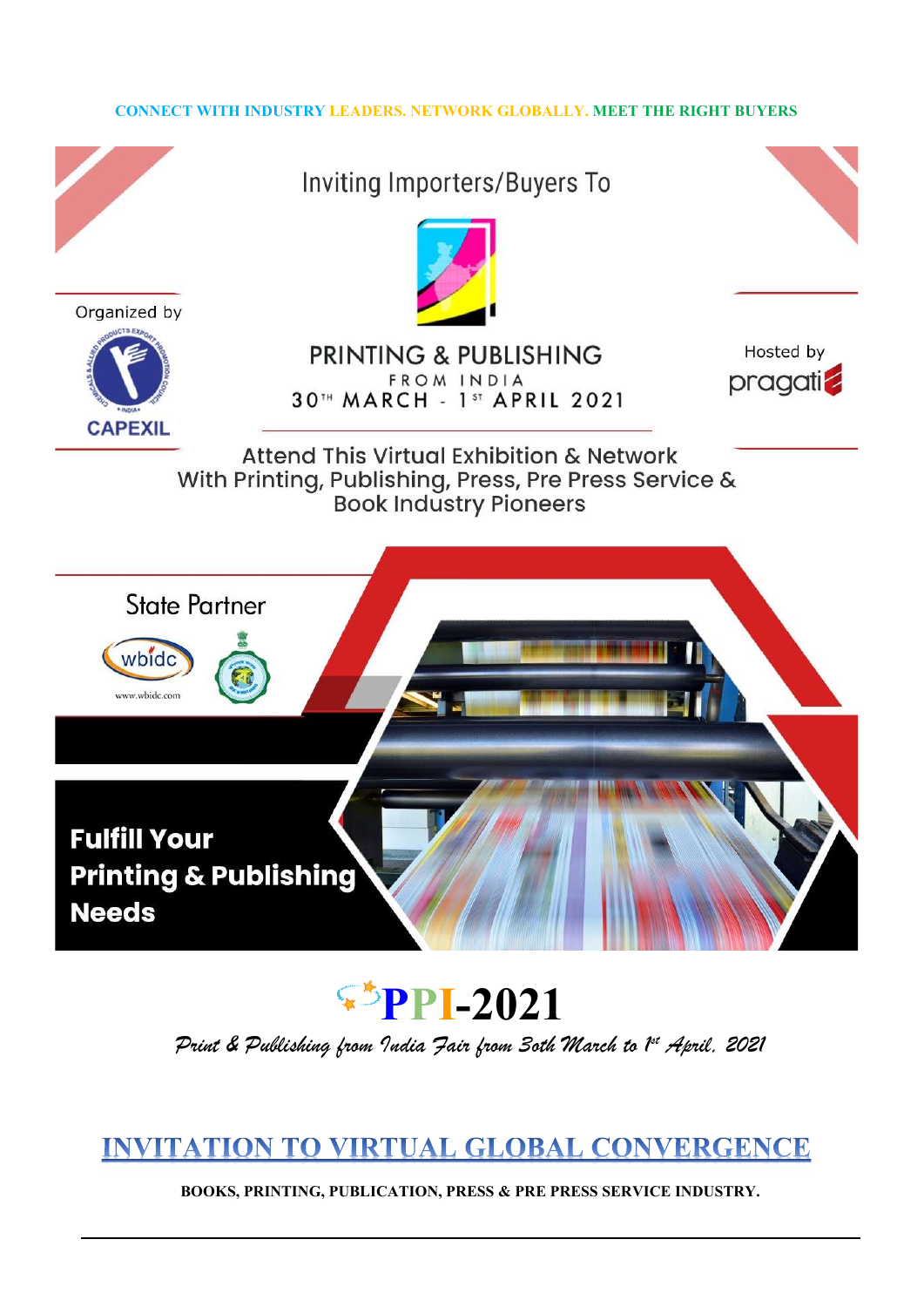Dear Business Friend,

Warm Greetings from CAPEXIL, Premier Export Promotion Council functioning under Ministry of Commerce & Industry, Government of India

We brings the first of its kind virtual international show PPI-2021 Printing & Publishing from India from 30<sup>th</sup> March to 1<sup>st</sup> April, 2021 to source Books, Printing, Publishing, Press, Pre- Press services, etc. and forge business alliances with best INDIAN suppliers / exporters of these products under single virtual platform.

### PLEASE DO REGISTER AS FREE VISITOR AND MAKE BUSINESS TIE UPS.

Link for registration in above event: http://capexil.org/capexil-ppi/html/index.html

#### What's in it for Global Buyers / Importers?

- ☑ 30+ Indian Suppliers of Books, Printing, Publishing, Press. Pre-Press Services, etc
- ☑ Connect with Prominent Suppliers and know the latest trends
- ☑ Pre scheduled meeting with each Supplier from India
- ☑ One stop Solution for all your Paper, Paper Products & Stationery Needs
- ☑ Connect with the Key Decision Makers

Against this backdrop, it is our great honour to invite and welcome you and to urge your goodself to help us in making this show a grand success by huge propaganda in all business fraternity dealing in paper, paper products, stationery, printing, publication and packaging and allied products in your country.

With this, we are avidly waiting for your kind confirmation and esteemed presence.





# the 24\*7 Trade Promotion Body!